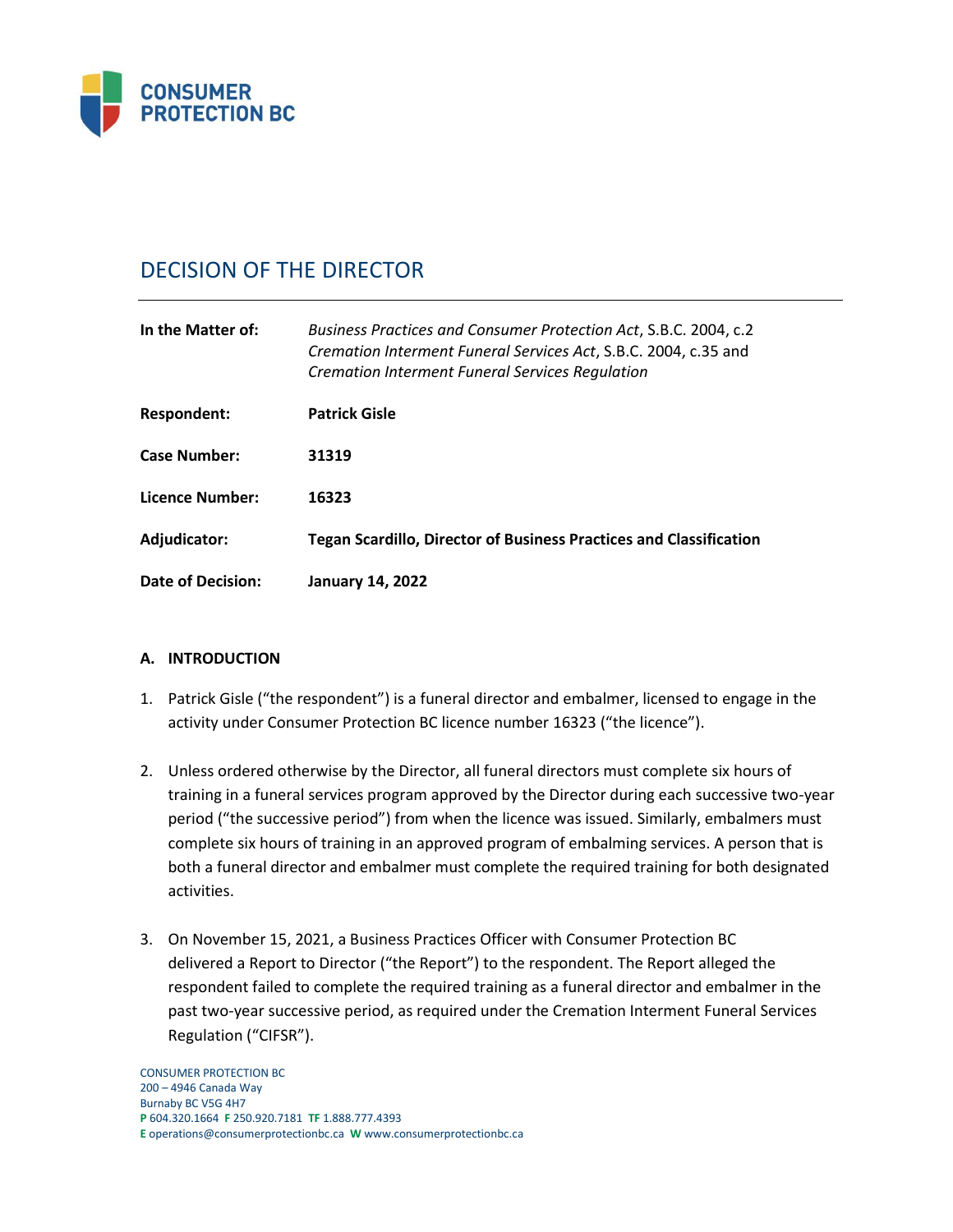4. I have been delegated the authority of the Director to decide if a contravention to the legislation has taken place and what consequences, if any, should flow from a confirmed contravention.

## **B. OPPORTUNITY TO BE HEARD**

- 5. Prior to an action being taken under the *Business Practices and Consumer Protection Act*  ("BPCPA") and the *Cremation Interment and Funeral Services Act* ("CIFSA"), the person subject to the action must be provided with an opportunity to be heard.
- 6. An opportunity to be heard notice ("the notice") was emailed to the respondent on November 15, 2021. It provided the respondent with the opportunity to submit a written reply to the Report by November 29, 2021. The notice indicated after the opportunity to respond was completed, a decision maker for Consumer Protection BC would determine whether the alleged violation(s) occurred. Possible licensing and enforcement consequences for a confirmed contravention were described in the notice.
- 7. The respondent provided a written response to the notice on November 17, 2021.
- 8. I conclude the requirement for providing an opportunity to be heard has been completed.

## **C. ALLEGED CONTRAVENTION(S)**

- 9. The Report advances the following allegation(s):
	- 1. The respondent contravened CIFSR section 38(1)(a) by failing to complete the minimum required six hours of training in a program of funeral services approved by the Director during the past two-year successive period commencing on the date the respondent was first issued a funeral director licence.
	- 2. The respondent contravened CIFSR section 38(1)(b) by failing to complete the minimum required six hours of training in a program of embalming services approved by the Director during the past two-year successive period commencing on the date the respondent was first issued an embalmer licence.

### **D. LEGISLATION**

10. The legislation relevant to the alleged contravention is contained in the CIFSR: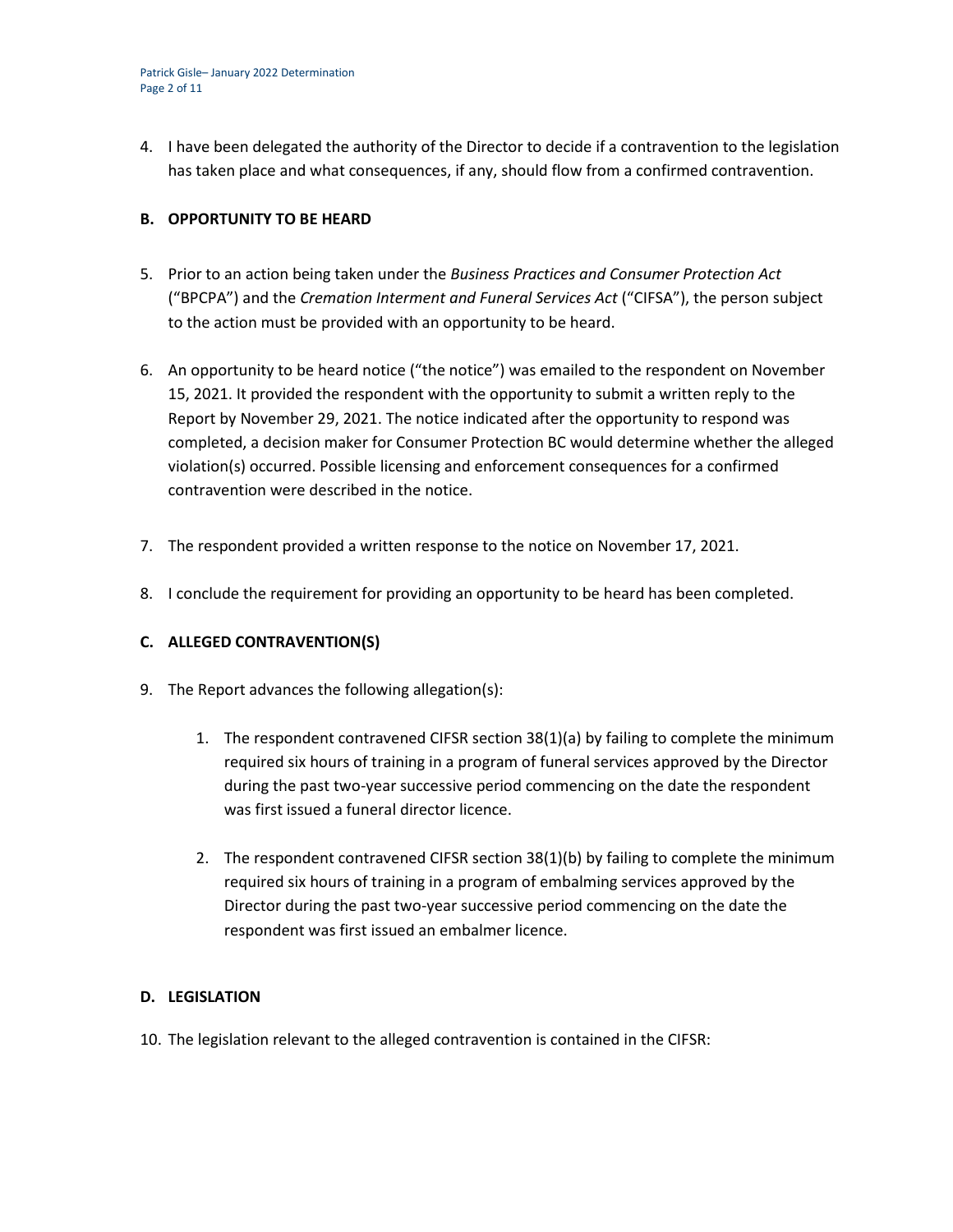#### *Continuing education*

*38 (1)A person licensed as a funeral director, embalmer or both must complete a minimum of (a) 6 hours of training in a program of funeral services that is approved by the director, if licensed as a funeral director, (b) 6 hours of training in a program of embalming that is approved by the director, if licensed as an embalmer,*

*during each successive two-year period where the first two-year period commences on the date the person first received their licence to act as a funeral director or an embalmer or both in the Province.*

*(2) Despite subsection (1), the director may at any time require a funeral director or embalmer to take additional training in a program of funeral services education or embalming.*

### **E. EVIDENCE**

- 11. I have reviewed the Report and the respondent's written reply in their entirety. I limit my comments to only the parts of the evidence necessary to give context to my decision.
- 12. The respondent was first issued the licence on September 15, 1999, to act and hold themselves out as a funeral director and embalmer.
- 13. The most recent successive two-year period from when the respondent was first issued the licence commenced September 15, 2019 to September 15, 2021.
- 14. On July 20, 2020, Consumer Protection BC emailed all licensed funeral directors and embalmers providing information about changes being made to share the status of individual continuing education training requirements. The communication provided a reminder that it is the responsibility of the funeral director and embalmer to ensure course completion documentation is submitted to Consumer Protection to receive credit for completion. It was also noted in the communication that funeral directors and embalmers would receive a status report every six months as a reminder of credits completed and how many credits remained due.
- 15. On July 21, 2020, the respondent was sent an email from Consumer Protection BC that showed the respondent had not completed any credits for embalming services or funeral services in the current two-year successive period. The communication noted the required education credits were due on "9/15/2021".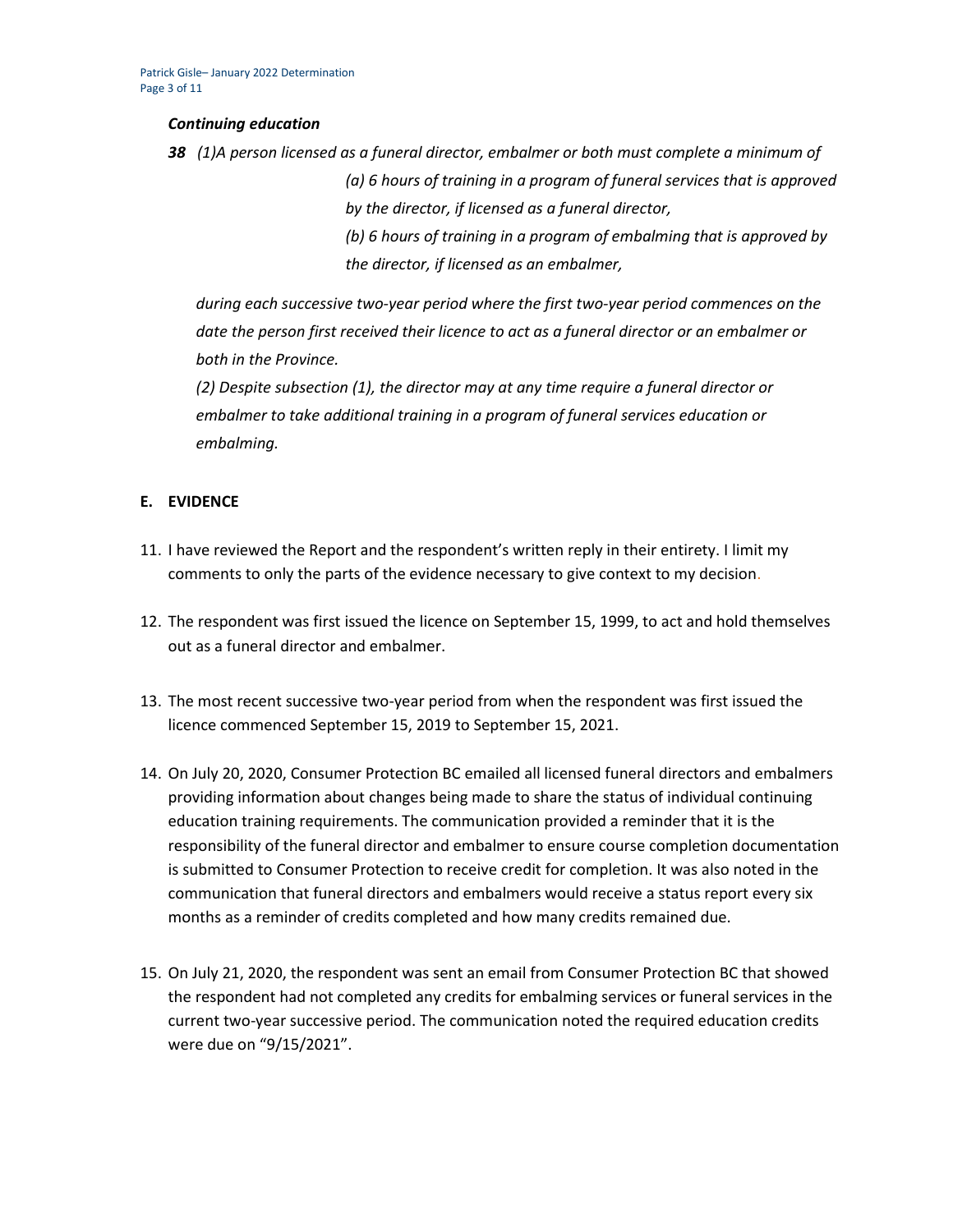- 16. On August 20, 2021, the respondent was sent an email from Consumer Protection BC that stated the respondent had 6 funeral director and 6 embalmer credits due by "September 15, 2021".
- 17. Before the end of the two-year successive period (September 15, 2019 to September 15, 2021), Consumer Protection BC did not receive any records showing the respondent had completed any of the required credits in funeral services or embalming services.
- 18. The Report to Director was emailed to the respondent on November 15, 2021.
- 19. The respondent emailed their response on November  $17<sup>th</sup>$ , 2021.
- 20. The response stated: "*I knew I was behind on the upgrading, but since the Association stopped sponsoring seminars, we were left with no place in BC to go for the seminars. We had assumed that we would be notified of alternatives, but didn't hear anything*."
- 21. The respondent also stated: "*For sometime we ignored emails that came from someone (can't remember his name) about online seminars assuming they were some sort of scam. Out of curiosity I thought maybe I should look into it and it appeared to be legitimate, but then every time he had a live seminar, we had a service scheduled. I am assuming he must not be doing them anymore, because I haven't had any emails in sometime*. *We have not been trying to ignore our responsibilities, but have not seen how we can do it. I am assuming we will need to do it online, but don't know where to look. We are not very savvy about all this stuff and could do with some guidance."*
- 22. The response goes on to state: "*The sudden harsh notice very much surprised us. I know you must have sent us some prior notice (that is how you usually do things), but I did not receive it. I have been trying to switch* [internet providers…], *not being very computer savvy have been having difficulties. I know I have lost emails* […] *I am still trying to figure out how it all works. Your previous email may have been one of those lost or I did something […] when I was trying to keep up with work while I was in hospital after the heart attack back in the summer."*
- 23. The respondent apologized, asked how they could rectify the situation and asked if there were online programs available.
- 24. On November 19, 2021, a business practices officer replied to the respondent's questions about which online programs are available. The respondent was directed to the list of approved courses on the Consumer Protection BC website and was advised to contact the course providers for further details.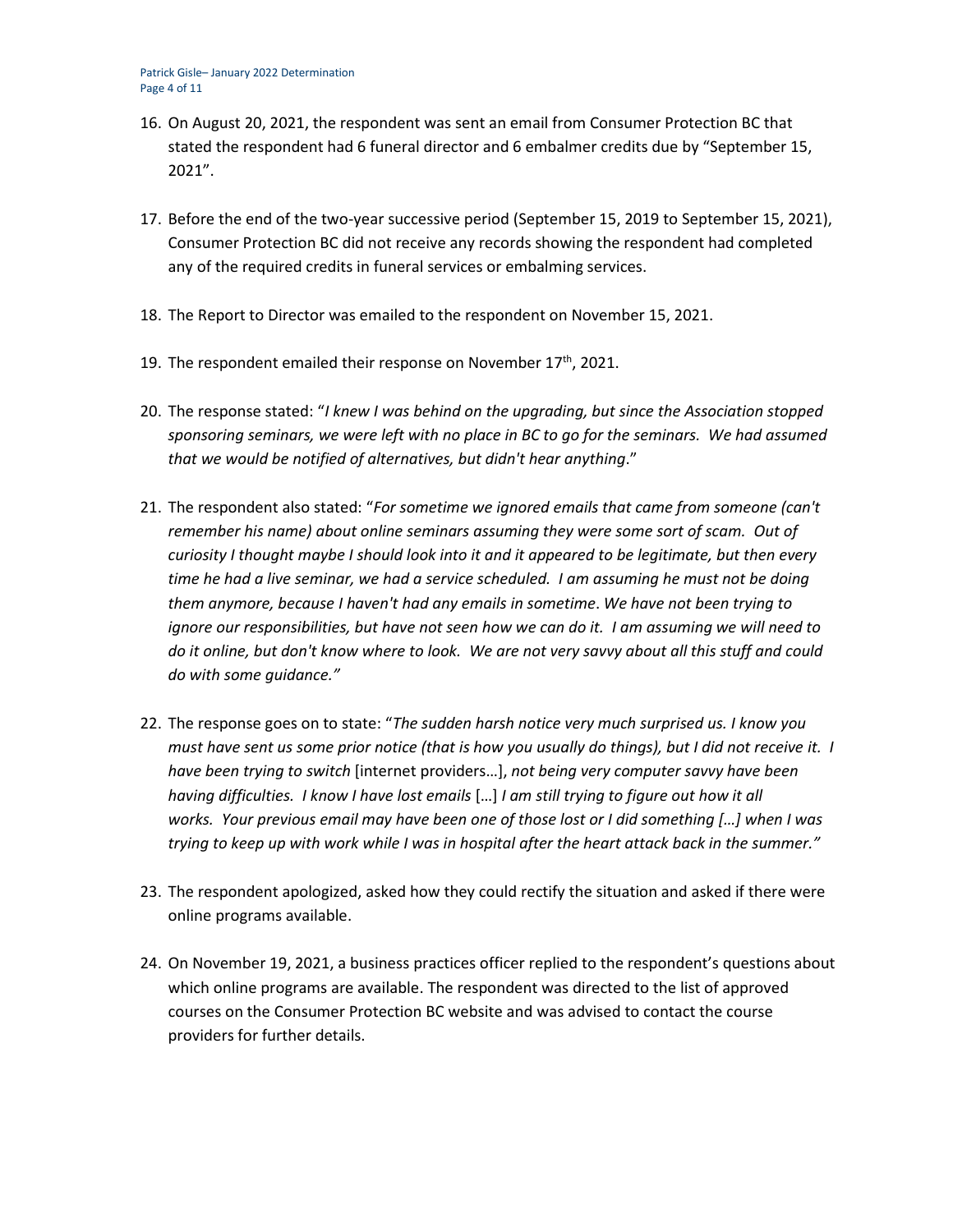## **F. ANALYSIS**

- 25. The respondent was aware they were behind on credits. If they were having issues finding available courses, they could have reached out to Consumer Protection BC to inquire as to which courses were available.
- 26. Consumer Protection BC has a list of approved courses available online. If the respondent had questions regarding the legitimacy of a course, that could have been rectified by visiting the website, or by contacting Consumer Protection BC.
- 27. Consumer Protection BC sent 3 separate emails to the email address provided by the respondent (dated July 20, 2020, July 21, 2020 and August 10, 2021) reminding the respondent of the overdue credits. It is the same email address being used by the respondent to communicate regarding the current proceedings. The respondent's explanation that they did not receive those emails is not a defense as to why the credits were not completed prior to the due date.
- 28. The evidence clearly establishes in the last two-year successive period of September 15, 2019 to September 15, 2021, the respondent was required to complete a minimum of six hours in an approved program of funeral services and a minimum of six hours in an approved program of embalming services. The responded did not complete the required training before the end of the last two-year successive period; therefore, I find the respondent contravened CIFSR section 38(1)(a) and 38(1)(b).

### **G. DUE DIGILENCE**

29. The respondent is entitled to the complete defence of due diligence against the allegation if they show that all reasonable steps were taken to *prevent* the contravention from happening. The onus is on the respondent to establish this defence. I was not presented with any evidence to show due diligence by the respondent.

## **H. CONCLUSION**

30. I conclude the respondent contravened CIFSR section 38(1)(a) and 38(1)(b) by failing to complete the minimum required six hours of training in a program of funeral services and minimum required six hours of training in a program of embalming services approved by the Director during the past two-year successive period (September 15, 2019 to September 15, 2021) from when the licence was first issued.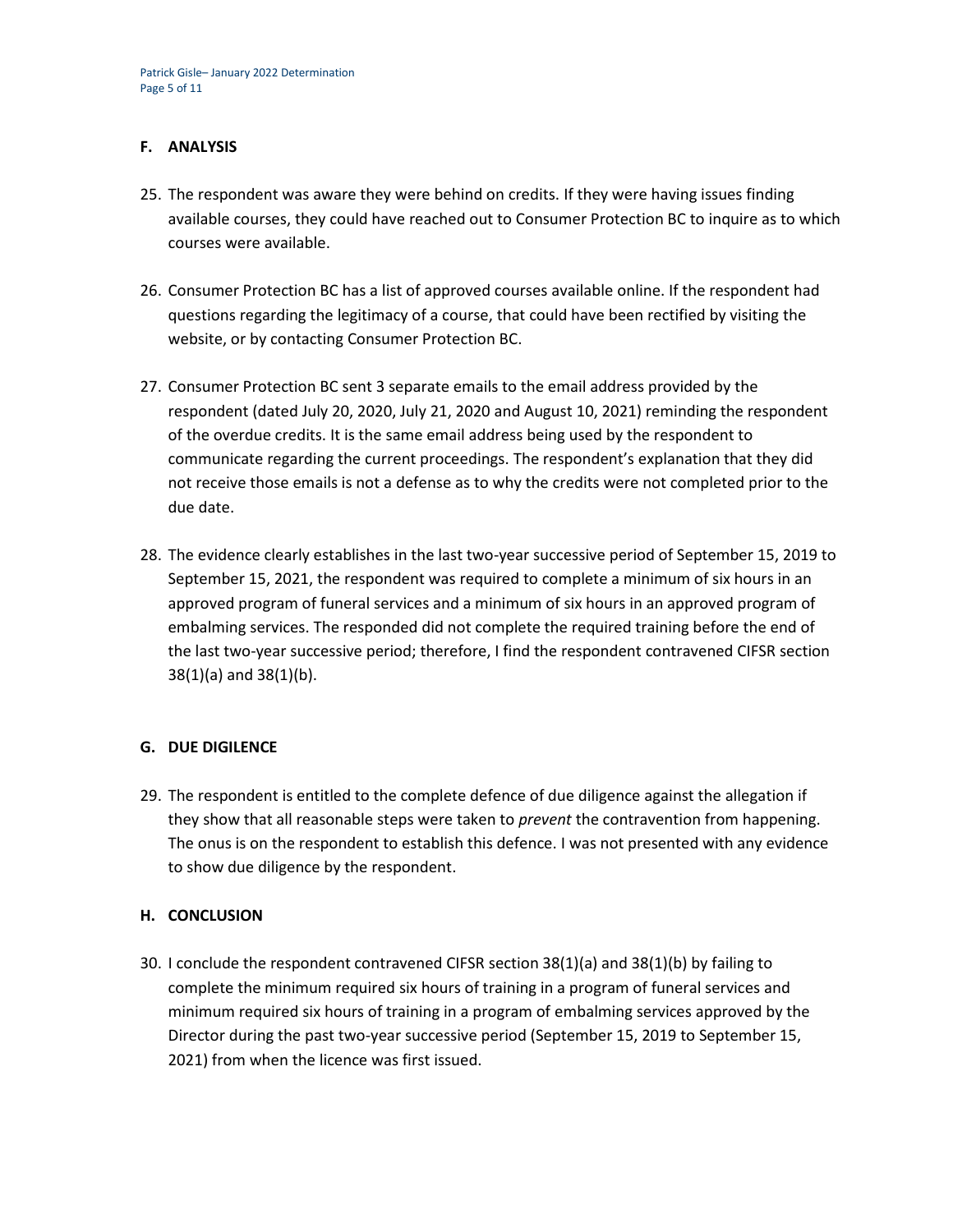#### **I. LICENSING AND ENFORCEMENT ACTION**

- 31. As the Director determining that a contravention has occurred, I may take one or more of the following actions:
	- suspend, cancel a license and/or impose conditions on a license (BPCPA section 146 and CIFSA section 55(3);
	- accept an undertaking on terms I consider appropriate (BPCPA section 154 and CIFSA section 56(2)(b);
	- issue a compliance order to take specified further corrective action, and to repay Consumer Protection BC costs of this inspection and any associated legal costs (BPCPA section  $155(4)(c)(d)$  and CIFSA section 56(2)(c);
	- impose an administrative penalty of up to \$5,000 on an individual (BPCPA section 164-165 BPCPA and CIFSA section 58)

### **Compliance Order**

- 32. Education requirements are in place to ensure funeral directors and embalmers stay up to date and expand in their level of skill and knowledge to perform the functions of the profession. I am not comfortable in allowing the respondent to maintain the licence without acquiring the full training that should have been obtained during the last two-year successive period. Therefore, I exercise my authority under BPCPA section  $155(4)(c)$  and CIFSA  $56(2)(c)$  to order that the respondent complete the education requirements in a program of funeral services and in a program of embalming services to satisfy the minimum requirements that period. The respondent must also provide proof of course completion to Consumer Protection BC. These courses will be applied to the 2019 – 2021 period to satisfy the requirements for that period. For clarity, the respondent must still complete a minimum of 6 hours of approved training in a program of funeral services and a minimum of 6 hours of approved training in a program of embalming services during the current successive period of 2021 - 2023. The precise terms are described in the Compliance Order attached to this decision.
- 33. I also exercise my authority under BPCPA section 155(4)(d) and CIFSA section 56(2)(c) to require the respondent reimburse Consumer Protection BC *partial* inspection costs associated with preparing the Report in the amount of \$150.00. Details of payment are described in the attached Compliance Order.

#### **Administrative Penalty**

34. As per CIFSA section 58(1), an administrative monetary penalty ("AMP") may be imposed where a person contravenes a prescribed provision of the CIFSR. A contravention to CIFSA section 38(1)(a) and/or 38(1)(b) is prescribed by the Administrative Penalties Regulation and may, therefore, attract an AMP.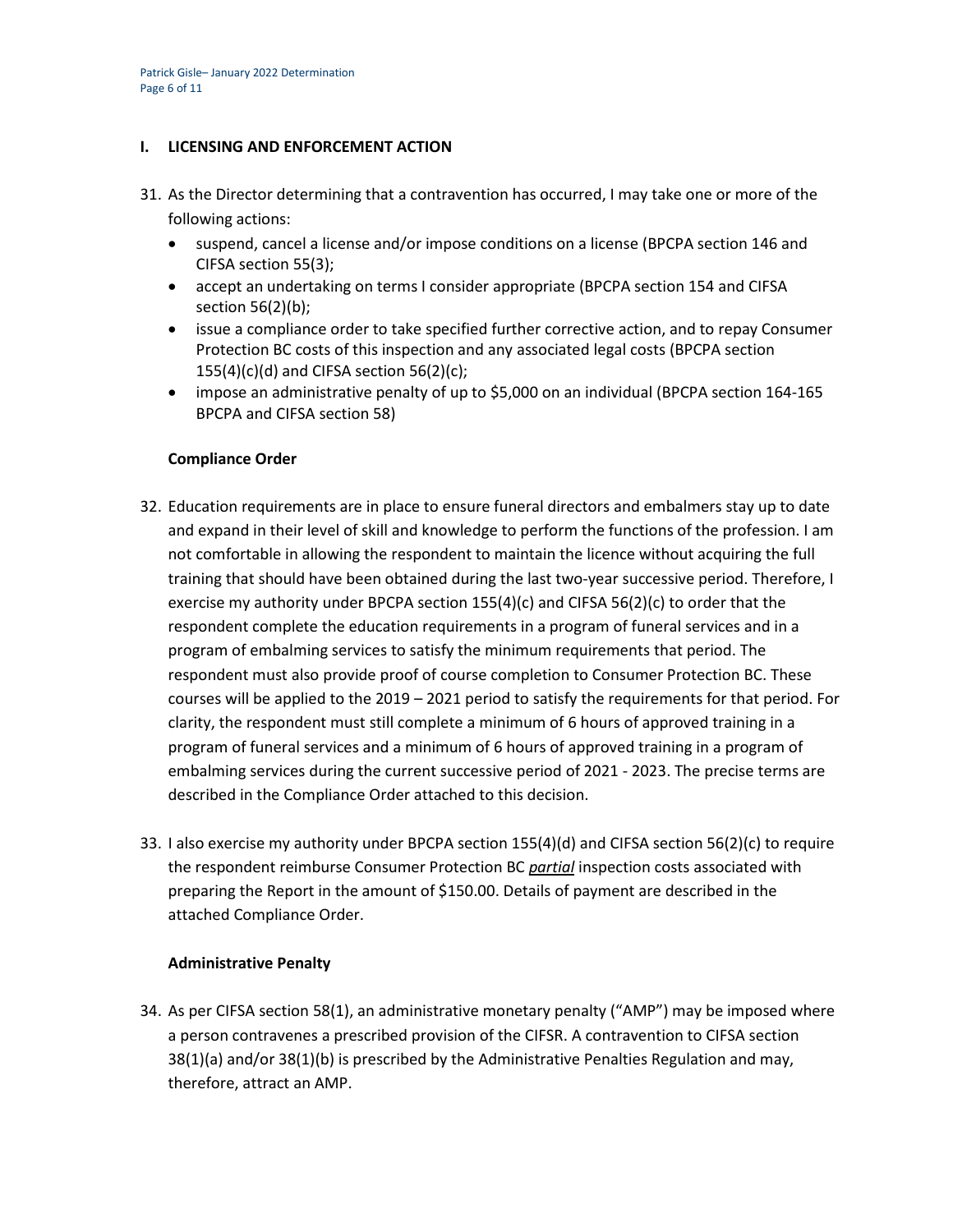Patrick Gisle– January 2022 Determination Page 7 of 11

- 35. Although open to me to impose an administrative penalty for each contravention, I have decided to only impose an AMP for the contravention to section 38(1)(a) for failing to complete the minimum required six hours of training in a program of funeral services approved by the Director.
- 36. BPCPA section 164(2) and CIFSA section 58(3) set out the following factors that must be considered before imposing an AMP:
	- (a) previous enforcement actions for contraventions of a similar nature by the respondent
	- (b) the gravity and magnitude of the contravention
	- (c) the extent of the harm to others resulting from the contravention
	- (d) whether the contravention was repeated or continuous
	- (e) whether the contravention was deliberate
	- (f) any economic benefit derived by the person from the contravention
	- (g) the person's efforts to correct the contravention
- 37. For the contravention at issue, I consider all these factors to decide whether an AMP should be imposed. If imposing an AMP, to determine the *amount* that should be imposed, I consider the BPCPA section 164(2) and CIFSA section 58(3) factors together with the Consumer Protection BC policy, "Calculation of Administrative Monetary Penalties Policy and Procedures" (the "Policy"). The Policy model and rationale are discussed below.
- 38. The Policy, normally applied by Consumer Protection BC, sets out how the AMP amount is calculated, starting with a base penalty amount. The Policy helps to ensure calculations of AMP amounts are consistent, transparent, flexible, and proportionate to the contraventions at issue, and that suppliers subject to AMPs know how Consumer Protection BC interprets the BPCPA and CIFSA and analyses the criteria determining AMP amounts. Consumer Protection BC has developed the Policy from its experience and expertise in providing consumer protection services, and from its mandate to administer the BPCPA and CIFSA in the public interest.
- 39. According to the Policy, contraventions for which AMPs are imposed are first categorized into Type A, Type B, or Type C, as set out in the Appendix. Consumer Protection BC makes these assignments based on its purposes and experience in delivering consumer protection services in the public interest, and the consideration of two factors: (1) the inherent severity of harm specific to the contravention, and (2) the probability that a person will experience harm from the contravention.
- 40. After categorization of the contravention, the decision maker considers a set of "adjustment factors" laid out in the Policy. These "adjustment factors" are based on section 164 (2), plus one additional criterion consistent with the legislation. The Policy requires the decision maker to choose a "gravity" value for each adjustment factor based on consideration of the relevant aggravating or mitigating circumstances.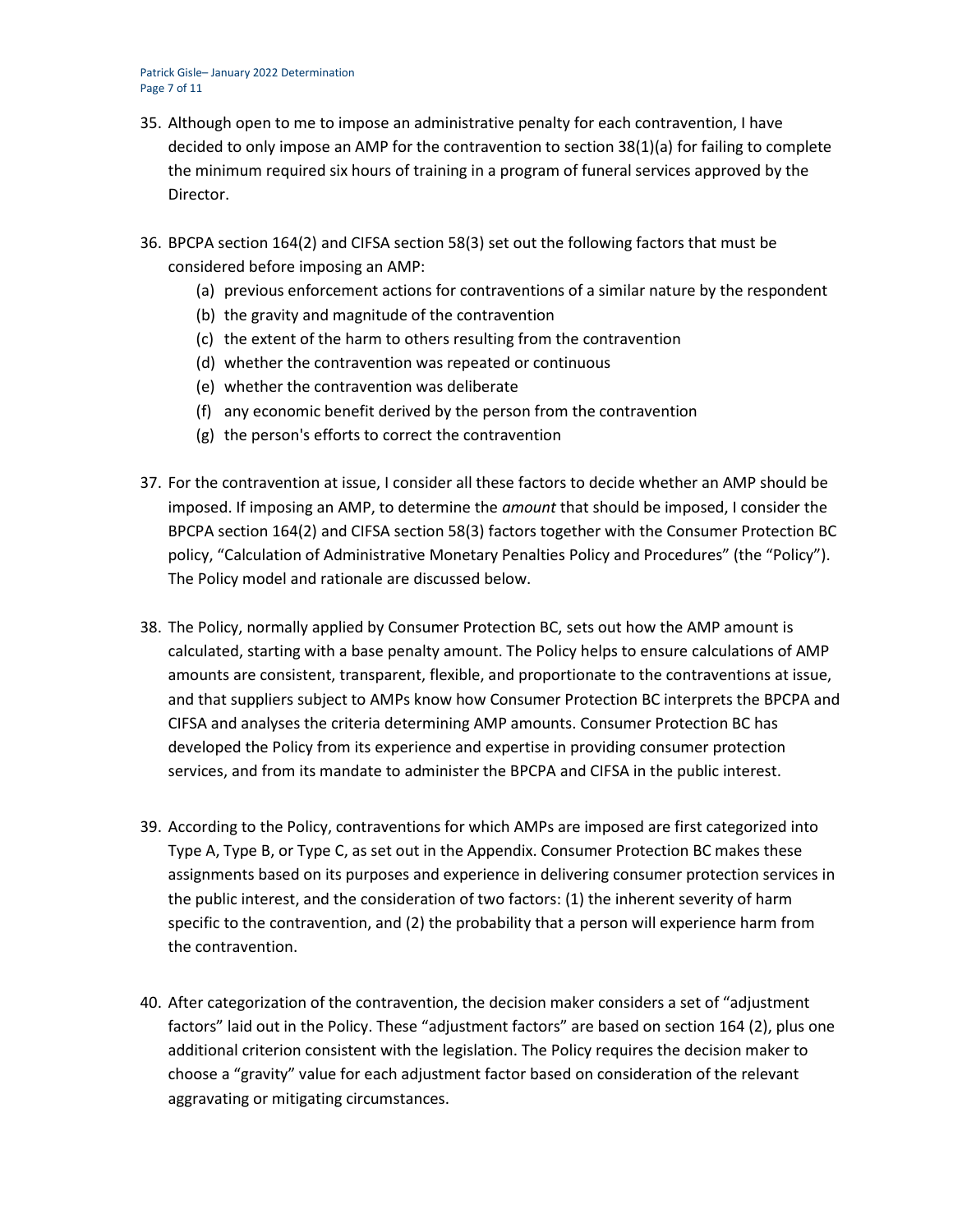- 41. When applying the Policy, the decision maker is considering all the factors under BPCPA section 164 (2) and CIFSA section 58(3) in their calculation or analysis of the AMP amount that should be imposed. The decision maker continues by then deciding in their discretion whether the amounts in the Policy or different amounts imposed based on consideration of the factors under BPCPA section 164 (2) and CIFSA section 58(3) (and one additional related criterion) and any other relevant circumstances.
- 42. In the respondent's opportunity to be heard notice, I identified the Policy and advised that it will be applied as part of any decision that may impose an AMP. This notice further stated that the Policy can be viewed on our website and would be otherwise provided to the respondent in paper form upon its request. Therefore, in this hearing the respondent had an opportunity to respond to the Policy by making submissions on the appropriateness of its application or its consistency with criteria in the BPCPA and CIFSA. However, in this hearing I have not received any submissions from the respondent on the Policy.
- 43. I have determined that an AMP should be imposed for the respondent's failure to complete the minimum required six hours of training in a program of funeral services approved by the Director during the past 2-year successive period (September 15, 2019, to September 15, 2021), beginning from when the licence was first issued. I now will consider the specific AMP to be applied.

### **Calculation of the AMP amounts**

- 44. I first apply the Policy to calculate an AMP amounts. I then decide whether that amount or a different amount should be imposed based on consideration of the factors under BPCPA section 164(2) and CIFSA section 58(3), and one additional criterion, and any other relevant circumstances.
- 45. A breach to CIFSR section 38(1)(a) is a Type A contravention under the Policy (page 20 Appendix A, line 225). I agree with this categorization given the circumstances of this violation. It represents the appropriate level of severity and potential harm for prescribed contraventions according to the Policy.
- 46. Consequently, according to the AMP "Matrix" in part 4.3 (page 5) of the Policy, the "base" amount for penalty is \$500.00 for an individual.
- 47. My assessment of the adjustment factors applicable to these contraventions under the Policy's penalty matrix is set out in the table below.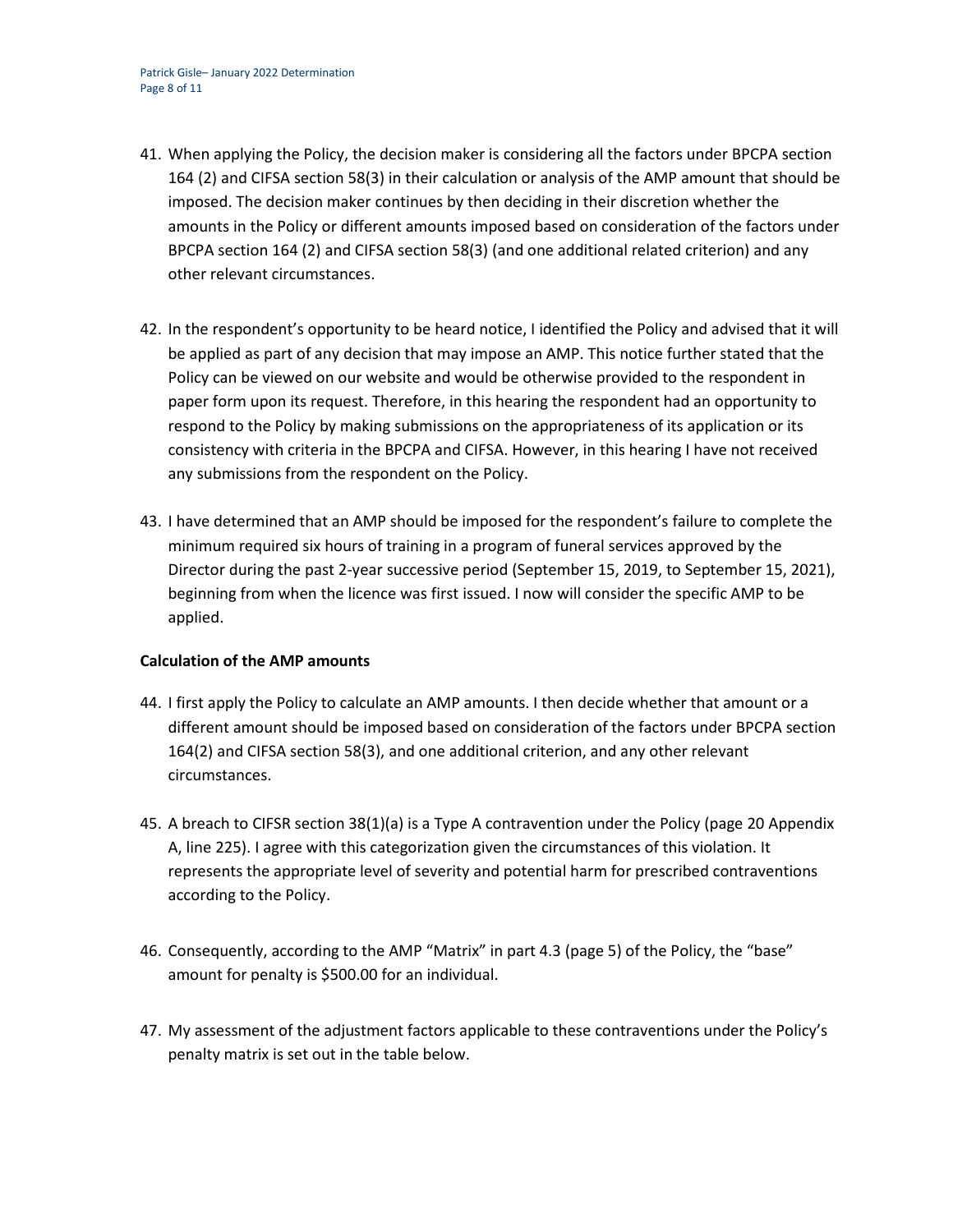| <b>Adjustment Factor</b> |                                                                                        | <b>Effect</b><br>on<br>Gravity | <b>Analysis</b>                                                                                                                                                                                                                                                                                                                                                                                                                                                                                                                                           |
|--------------------------|----------------------------------------------------------------------------------------|--------------------------------|-----------------------------------------------------------------------------------------------------------------------------------------------------------------------------------------------------------------------------------------------------------------------------------------------------------------------------------------------------------------------------------------------------------------------------------------------------------------------------------------------------------------------------------------------------------|
| 1.                       | <b>Previous</b><br>enforcement<br>actions for<br>contraventions of a<br>similar nature | 0                              | There are no previous enforcement actions by Consumer<br>Protection BC against the respondent. I maintain the gravity level<br>at neutral.                                                                                                                                                                                                                                                                                                                                                                                                                |
| 2.                       | <b>Gravity and</b><br>magnitude of the<br>contravention                                | $\mathbf{0}$                   | As mentioned in the decision, continuing education requirements<br>are in place to ensure funeral directors and embalmers grow and<br>expand their knowledge in the profession. The respondent has<br>continued to offer its service and professional expertise as a<br>funeral director without completing the requisite training.<br>Imposing an AMP is intended to correct the non-compliance and<br>deliver a message to the respondent about completing their<br>education requirements into the future. I maintain the gravity<br>level at neutral. |
| З.                       | <b>Extent of the harm</b><br>to others resulting<br>from the<br>contravention          | 0                              | There is no evidence or basis to infer harm to others resulting<br>from the contraventions. I maintain the gravity level at neutral.                                                                                                                                                                                                                                                                                                                                                                                                                      |
| 4.                       | <b>Whether the</b><br>contravention was<br>repeated or<br>continuous                   |                                | The contravention was not repeated or continuous. I maintain<br>the gravity level at neutral.                                                                                                                                                                                                                                                                                                                                                                                                                                                             |
| 5.                       | <b>Whether the</b><br>contravention was<br>deliberate                                  | 0                              | I have no reason to believe the respondent's actions were of a<br>deliberate or intentional nature. I maintain the gravity level at<br>neutral.                                                                                                                                                                                                                                                                                                                                                                                                           |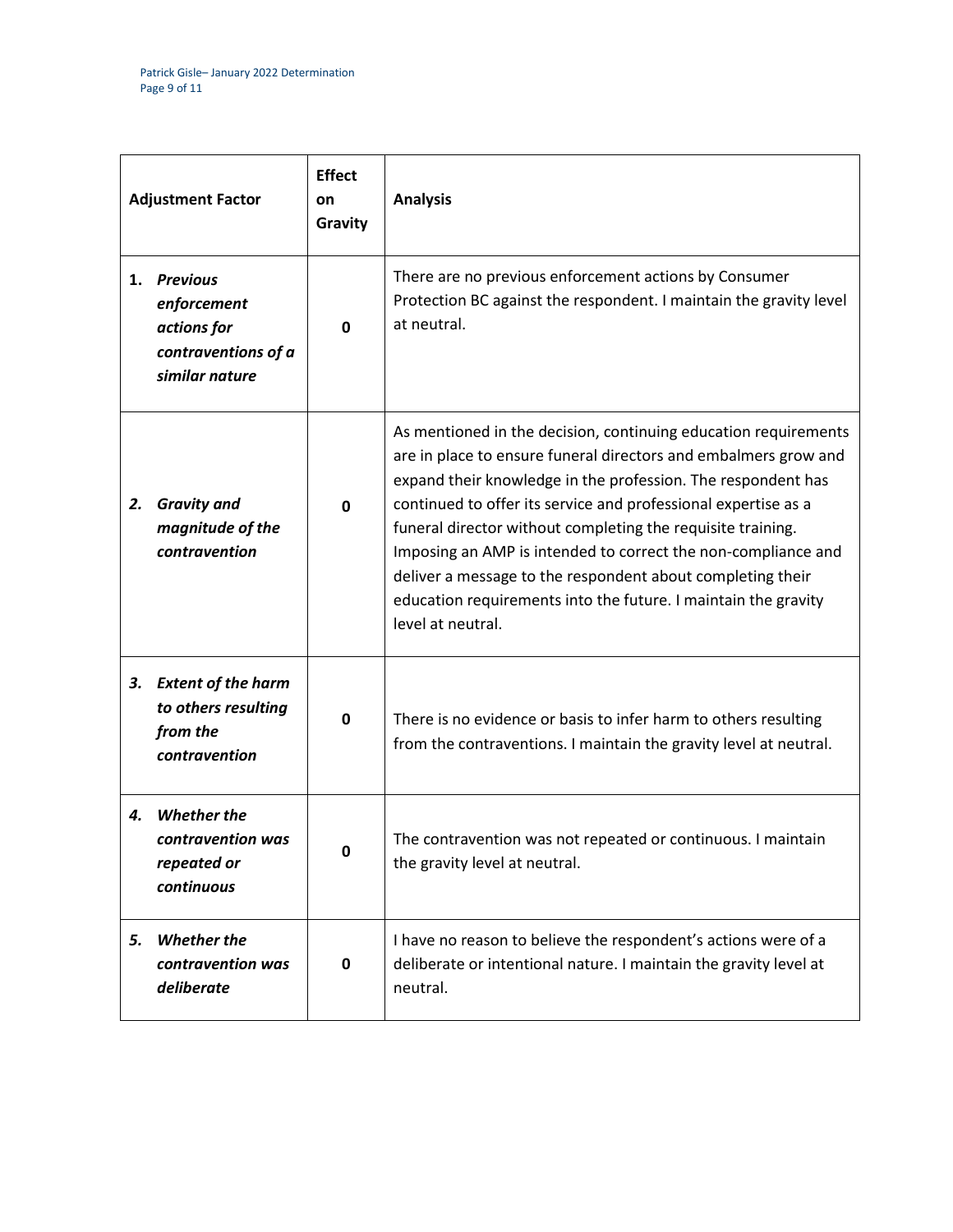| 6. | <b>Economic benefit</b><br>derived by the<br>person from the<br><b>contraventions</b>                                    | $\Omega$ | I have no reason to believe the respondent derived any economic<br>benefit from the contravention. I maintain the gravity level at<br>neutral.                                           |
|----|--------------------------------------------------------------------------------------------------------------------------|----------|------------------------------------------------------------------------------------------------------------------------------------------------------------------------------------------|
| 7. | <b>Whether the person</b><br>made reasonable<br>efforts to mitigate<br>or reverse the<br>effects of the<br>contravention | n        | I have not been provided with any evidence to show the<br>respondent has taken steps to reverse the effects of the<br>contravention. I maintain the gravity level at neutral.            |
| 8. | The person's efforts<br>to correct the<br>contraventions &<br>prevent recurrence                                         | $\Omega$ | I have not been given evidence on measures that will be taken to<br>ensure completion dates for education requirements are not<br>missed again. I maintain the gravity level at neutral. |

## **Final Calculation of AMP**

- 48. According to my application of the Policy and its AMP Matrix**,** the overall adjustment for the CIFSA section 38(1)(a) contravention involves an overall score of "zero."
- 49. The Policy determines that a violation of CIFSA section 38(1)(a) is a Type A contravention with a base penalty amount of \$500.00 for an individual. In this case, having found a gravity level of "zero" and in following the Matrix, I apply a penalty of **\$500.00**. In this hearing no additional relevant circumstances have been brought to bear on my analysis and calculation of penalty as to vary it from the Policy amount. I consider this penalty amount to be appropriate for the contravention. Attached to these reasons is a Notice of Administrative Penalty in the amount of **\$500.00.**

### **J. RECONSIDERATION**

50. A compliance order or monetary penalty may be reconsidered in accordance with Division 1 of Part 12 of the Act, subject to the provisions outlined in sections 181 and 182 (2). A request for reconsideration must be submitted within 30 days of delivery of the order to the respondent. The request must be in writing, identify the error the person believes was made or other